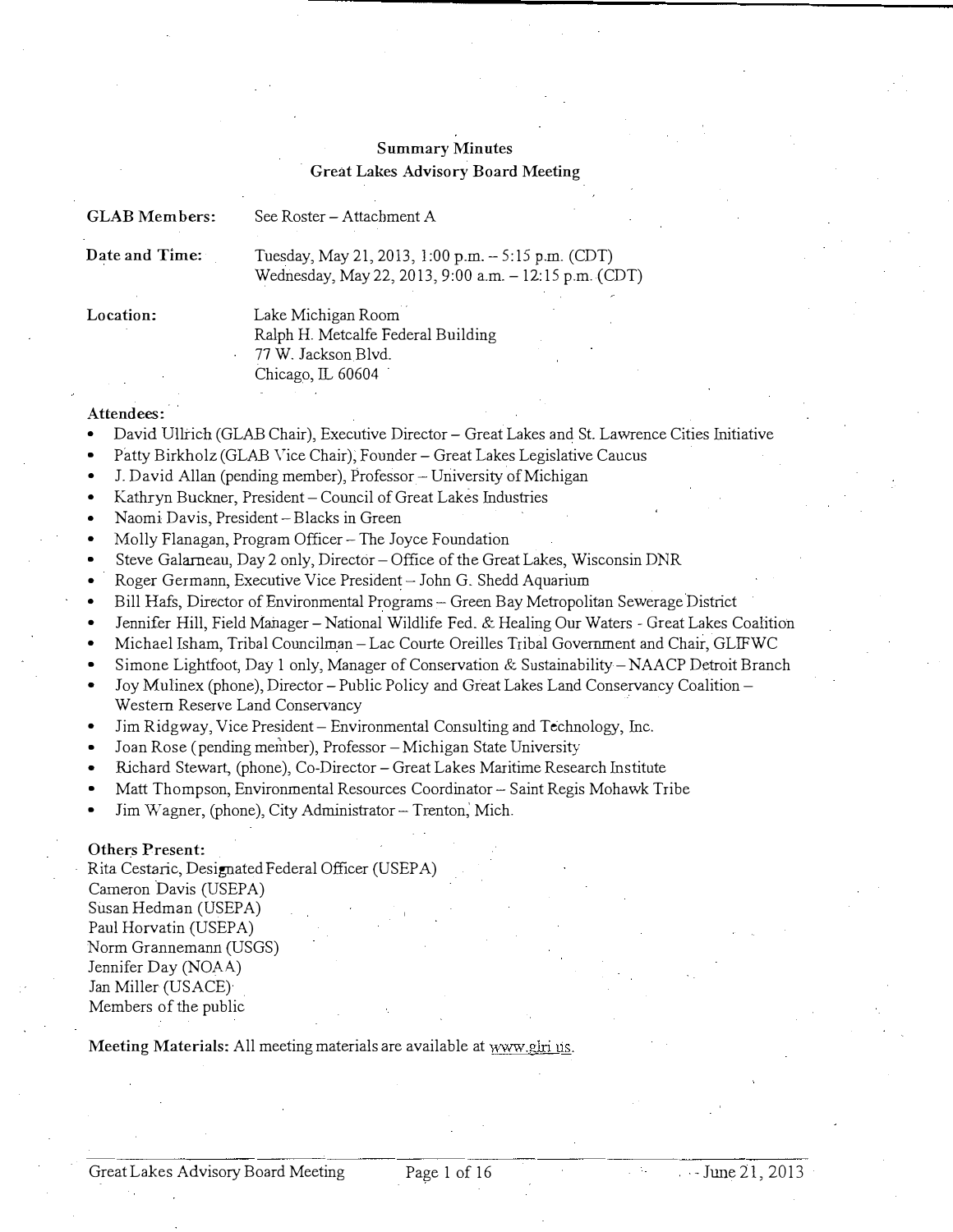# DAY ONE-May 21, 2013

### Convene Meeting

The public meeting was announced in the Federal Register<sup>1</sup>Ms. Rita Cestaric, Designated Federal Officer (DFO) for the Great Lakes Advisory Board (GLAB) convened the meeting at l :00 p.m. (CDT) on May 21, 2013. She stated that the purpose of the GLAB, per its charter, is to provide advice on Great Lakes restoration and protection, with its more inunediate goal to provide advice on six charge questions' which will be used in planning the next Great Lakes Restoration Initiative Action Plan (GRLI Action Plan), and that this meeting is held according to Federal Advisory Committee act (FACA). She stated that summary minutes of the meeting would be prepared and available within 45 days at www.glri.us.

### Introductions of Members and Review of Agenda

Mr. David Ullrich and Ms. Patty Birkholz, Chair and Vice Chair f the GLAB, respectively, welcomed GLAB members and reviewed the meeting agenda.<sup>3</sup>

### Welcoming-Remarks

Mr. Cameron Davis welcomed the board and thanked everyone for participating. He explained that, in his role as senior advisor to the EPA Administrator, he provides counsel to the Administrator, who serves as Chair of the ]]-department federal Interagency Task Force (IATF) on the Great Lake Restoration Initiative. He also is the Administrator's liaison to Capitol Hill, making sure people in Congress are aware of the work being done on the Great Lakes. He explained that the advice provided by the GLAB will go directly to the Administrator in that capacity and as chair of the IATF.

### Introductory Remarks

Dr. Susan Hedman thanked the board for their service. She said as the Region 5 Administrator she is the Great Lakes National Program (GLNPO) Program Manager and chairs the Regional Working Group, which does the plarming and budgeting for the GLRL She said the board will help defme priorities and that advice from the board will be very useful. She looks forward to hearing the board's input.

### Overview and Discussion of GLRI (background and clarifications)

Mr. Davis noted that the Great Lakes Commission, and two board members, Bill Hafs and Steve Galarneau, had provided written comments which are to be entered into the record and are posted at www.glri.us.

 $Brief History:$  In the early 2000s the states, federal agencies, and many other organizations were working to bring the Great Lakes back to health. A 2003 General Accounting Office (GAO) Report said that an overarching strategy was needed to ensure coordination of these programs. The states began urging a coordinated approach to Great Lakes rehabilitation through the development of their "priorities." In 2004, President Bush signed an Executive Order creating the Great Lakes lA TF to coordinate efforts among 16 agencies and ll US departments\_ In 2009, President Obama proposed funding in his Fiscal Year 2010 budget for the establishment of a "Great Lakes Restoration Initiative" (GLRI) covering FYl0-14. In 2012, EPA proposed the establishment of the GLAB to help advise on future GLRI directions. In March 2013, the White House announced its commitment to another GLRI action plan covering FY15-19.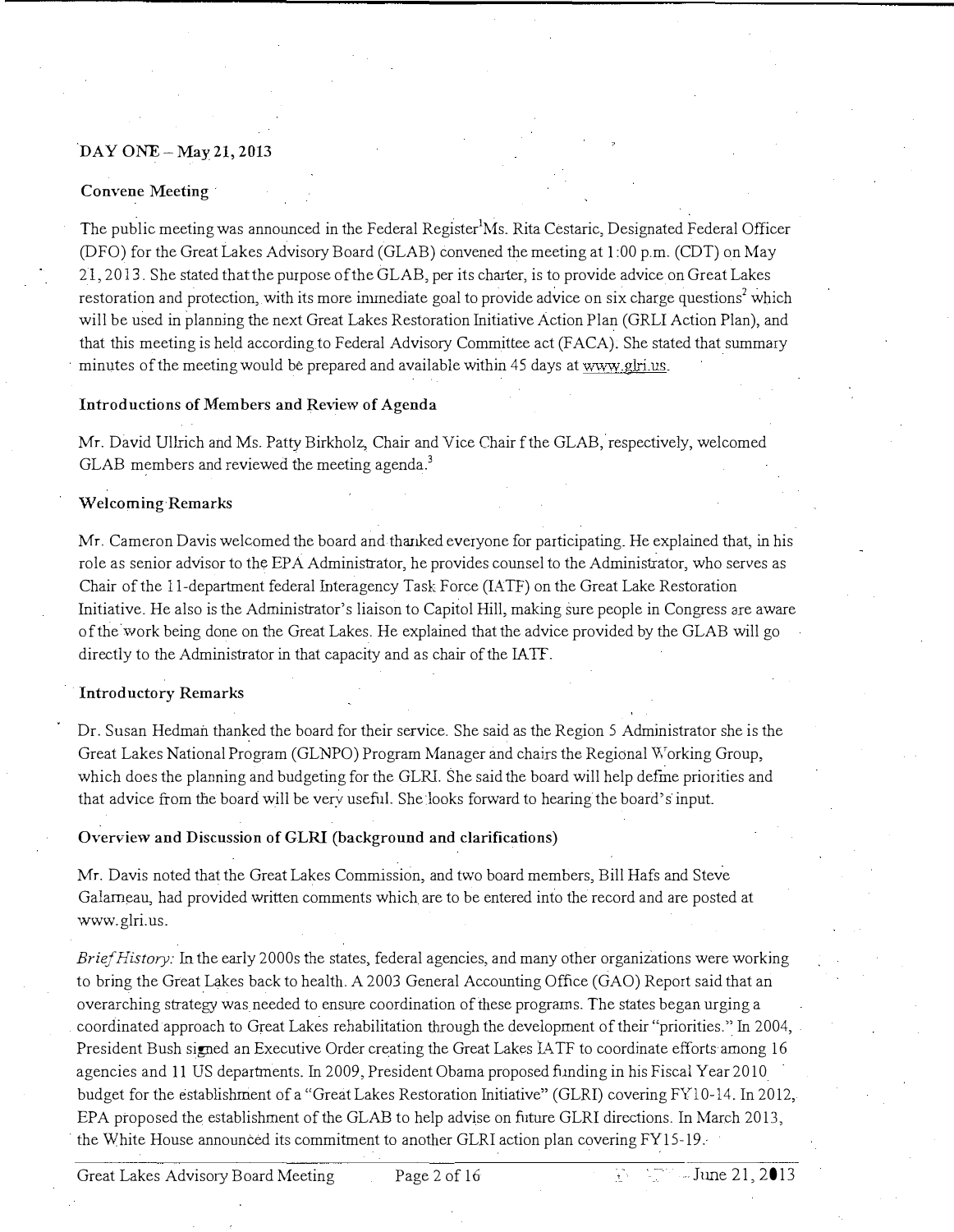Current Action Plan: The current action plan for Fiscal Years 2010 to 2014 has five focus areas:

- I. Habitat restoration,
- 2. Nearshore health, with an emphasis on reducing nutrients such as phosphorous,
- 3. Invasive species,
- 4. ·Taxies prevention and control, especially in Areas of Concern (AOCs),
- 5. Ensuring accountability and tracking progress.

The plan has 28 Measures of Progress (MOPs) to hold us accountable, and we are meeting or exceeding 18 of them.

Next Action Plan: Now we want to step back, reassess and recalibrate where we are going for the next action plan. Two things we have heard already about the planning process:

- I. We want stakeholders to take ownership of the action plan, and
- 2. The process for developing the next action plan should not be long and drawn-out

As a result, the federal agencies will use the current action plan as the basis for developing the next action plan rather than start from scratch. He also relayed that the federal agencies know they will want to update the current action plan in several ways: (I) ensuring all commitments under the 2012 US-Canada Great Lakes Water Quality Agreement (GLWQA) are supported; (2) revising or updating MOPs; and (3) ensuring the next action plan takes into account the Adaptive Science-Based Framework.

Mr. Davis then outlined the process for creating the next action plan for FYlS-19. The GLAB will provide advice to the IA TF that will inform how resources may be allocated. In addition, the federal agencies will be hosting public meetings in Buffalo,  $NY(May 28)$ , Milwaukee, WI(May 30), and Cleveland, OH (June 5). The IATF will host two webinars: Thursday, May 23 (afternoon) and June 3 (5-7 pm CDT). There will also be a GLAB discussion on June 12, 2013 via conference call. Details for all· these meetings are available at www.glri.us under "Public Engagement."

At some point between the fall and the release of the President's FYI5 budget in February we want to publish a draft action plan on which the public can comment.

We have developed six charge questions (see Attachment B) which will be used in all the meetings. Neither the GLAB nor the public are limited in providing recommendations on these questions. They represent, however, topics with which the federal agencies have struggled with in the past, and on which we want you to provide feedback.

Charge Question #1: Climate Change. The current action plan doesn't acknowledge climate change. There are several directions this could take. On one extreme, the next action plan could become a climate action plan and not focus on anything else. Or, on the other extreme, we could stick with what we have and not acknowledge climate change. Or, somewhere in the middle, we can acknowledge climate change and ditectly articulate how work under the focus areas help make the Great Lakes more resilient in the face of climate change.

Charge Question #2: Should we keep the three priorities within the five focus areas? They are: (1) Prevent ig the establishment of invasive species, particularly Asian carp; (2) expediting AOC cleanups,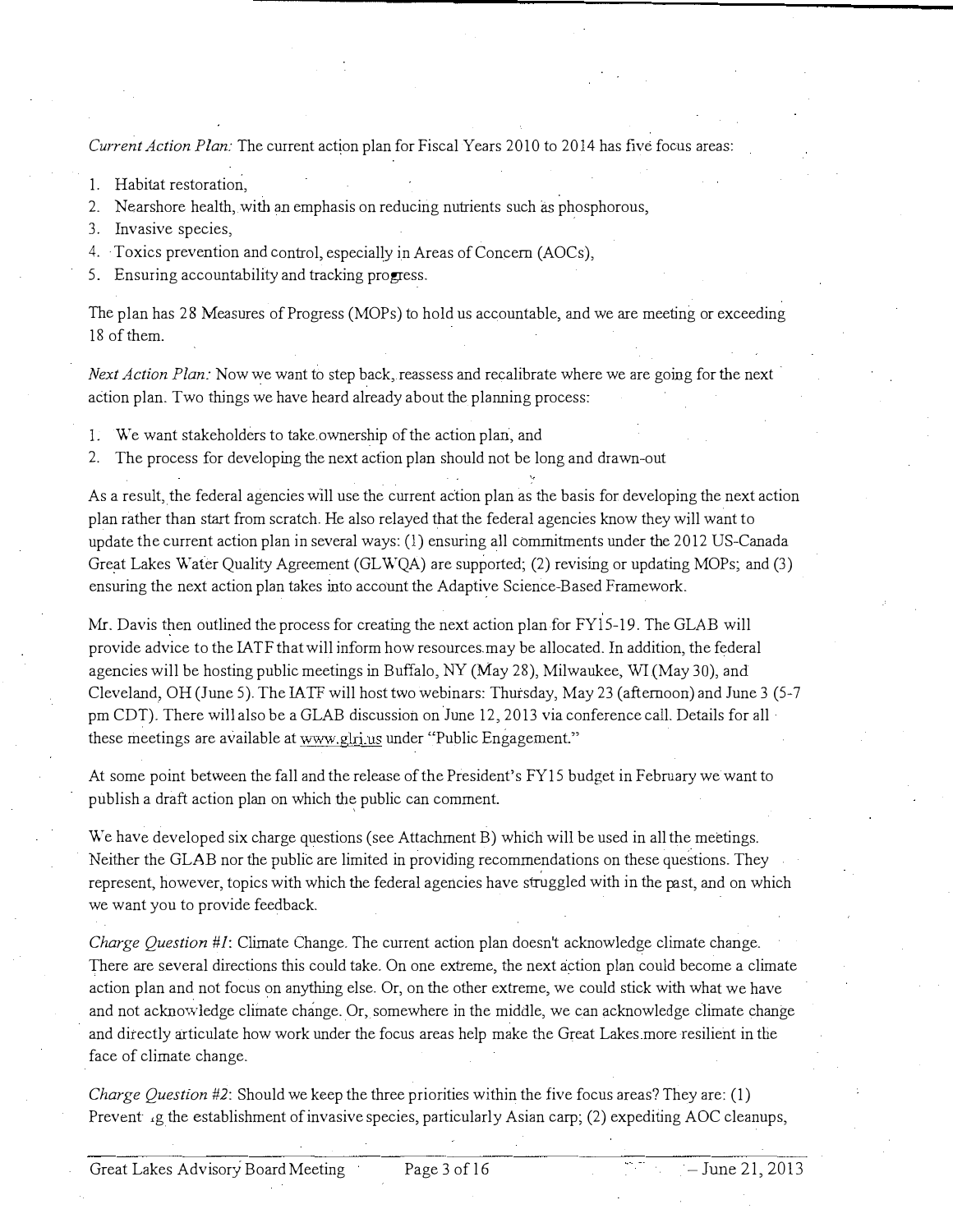and (3) reducing nutrients in three priority watersheds (Maumee River/Western Lake Erie Basin; Saginaw River/Bay Watershed; Lower Fox River/Green Bay Watershed).

Charge Question #3: How can the agencies better prioritize the selection of projects outside of AOCs?

Charge Question #4: Should GLRl invest ouly in projects that leverage non-GLRl money? Should we only do larger, landscape scale projects (e.g., \$3-10 million)?

*Charge Question #5:* Should the GLRI track jobs created? Should GLRI promote environmental justice and support disadvantaged communities?

Charge Question #6: Scientific indicators from International Joint Commission (IJC) or other official processes. How should the next action plan factor in these indicators?

Mr. Davis pointed out that the agencies continue to hear that they should invest in bigger projects. On the one hand, this may mean more impactful work. On the other hand, it may mean that smaller groups are shut out from competing for GLRl funds.

A board member asked if the GLAB will be deciding where funds will be used. Mr. Davis responded by saying that the information and suggestions provided by the GLAB will be used to inform federal agencies' decisions, but the GLAB itself won't make funding decisions. Mr. Davis also stated that EPA cannot unilaterally make changes.

A board member asked if advice provided by the GLAB will be used for current GLRl, or only for the next five years. Mr. Davis responded that they will be more influential to help set direction for the FYIS-19 action plan, though the GLAB may comment on whatever it deems appropriate. We have heard from the public that it generally does not want to change the current action plan in mid-stream, nor do the agencies plan to change MOPs under the current action plan because it will make measuring progress much more difficult.

A board member wanted to confmn that there will be ample time for the public to comment after the draft GLAB recommendations are released. Mr. Davis responded that the public and GLAB will have a chance to comment on a draft action plan. The purpose of the GLAB's deliberations and public forums are to get early input to inform the development of that draft.

### Public Comment

. Mr. Ullrich opened the floor for public conunent.

International Joint Commissioner (IJC) Commissioner Dereth Glance stated that the GLWQA was updated in 2012. IJC has been charged to have a Science Advisory Board (SAB), and a Great Lakes Water Quality Board. It's an opportunity for them to rethink things. They will be asking for public feedback shortly. Please provide any and all feedback. They also moved to triennial session and just published the 16<sup>th</sup> biennial report using data from 1987 to 2010, to assess the chemical, biological and physical integrity of the Great Lakes. Some things are getting better, some staying the same, and some getting worse. This was an assessment of progress that paid a Jot of attention on water levels. Commissioner Glance passed around a sheet showing lake levels as of the previous week. IJC recently gave advice to US and Canada about Upper Great Lakes water levels. They really think that tbe adaptive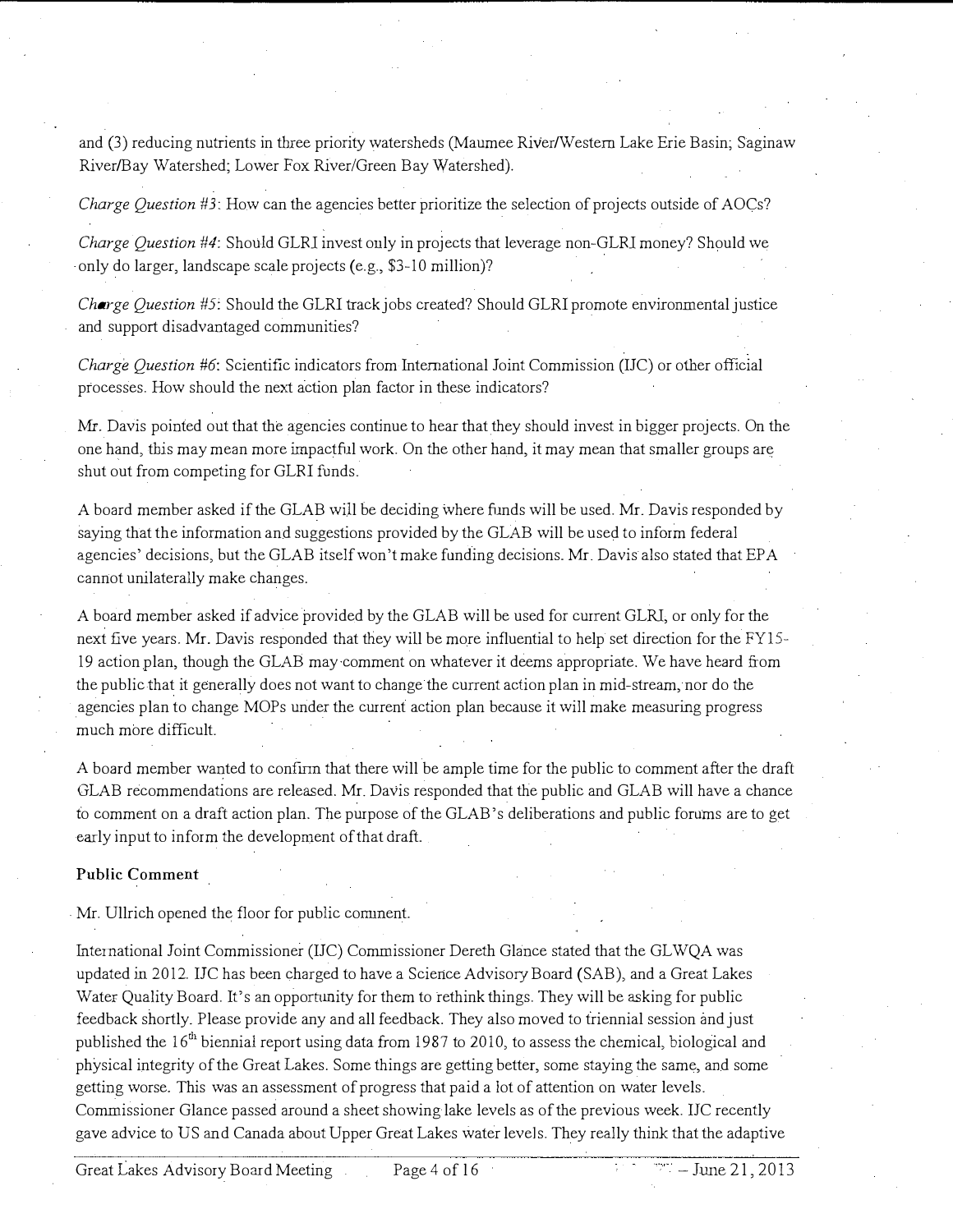management approach is important. There were a series of webinars that took place and one of the key ideas in the adaptive management is to conduct pilot projects in areas where things are changing rapidly.

Lin Kaatz Chary, Executive Director of the Great Lakes Green Chemistry Network, said that she respects what's being done with GLRI. Dr. Kaatz Chary said that she'd like to have more emphasis placed on prevention and elimination. The new GLRI action plan needs to put money in trying to find sources of pollution. In the current action plan, the allocation for delisting AOCs was 12 times the amount of the money set aside for toxics. Eliminating sources is the route to preventing all of the problems that are on the table today. Provide dedicated funding to green chemistry. Priority should be given to projects that wouldn't be addressed without GLRI funding. Funding shouldn't be provided solely to those who can leverage additional funds. Her written comments are posted at www.glri.us. <sup>4</sup>

Joel Brammeier, President and CEO for the Alliance for the Great Lakes, thanked US EPA for convening this group. He provided suggestions for how GLAB conducts work. He encouraged the GLAB to fmd ways to insert into processes and not add overhead. He stressed the importance of unity and speaking with consensus and to craft messages which are hard hitting\_ Accounting for progress under GLRI and other programs needs to be a priority, urging the agencies to engage in a "circle of virtue," that is, documenting baseline conditions, conducing restoration, then monitoring to ensure restoration achieved the desired results. He encouraged the members of the GLAB to be predictive in their approach – this is a great opportunity to look at the field, what could undermine efforts, what could be changed to avoid those impacts\_

## Discussion of Charge Question #l

Members generally agreed that the new Action Plan should acknowledge climate change, and that it is not a stand-alone area, but should be integrated into broader restoration efforts. Members stated that the extent to which climate change may compromise the effectiveness of proposed restoration projects should be considered. Several members suggested giving bonus points for projects that incorporate climate resiliency and another stated that it should be a criterion.

One member stated that the revised action plan should recognize the scientific uncertainty in climate change\_

One member noted that for tribes and subsistence anglers, climate change is a significant issue\_ Climate change may be affecting subsistence fishing and decreases in walleye populations.

A board member stated that GLAB shouldn't focus on climate change mitigation because this needs to be addressed at a larger scale than the Great Lakes basin. Another member stated that unless we address the source of the problem, restoration projects will not endure.

Members noted that an adaptation strategy could be used to reduce vulnerability to potential climate change impacts.

Mr. Davis stated that the agencies have been working for a year to put together a science-based adaptation framework that articulates the science underpinning the GLRI and describes how we use science to .drive decision-making. It will be used in drafting the next action plan. A draft is being posted today, and the comment deadline is July 12, the same deadline for comments on how the action plan should be revised.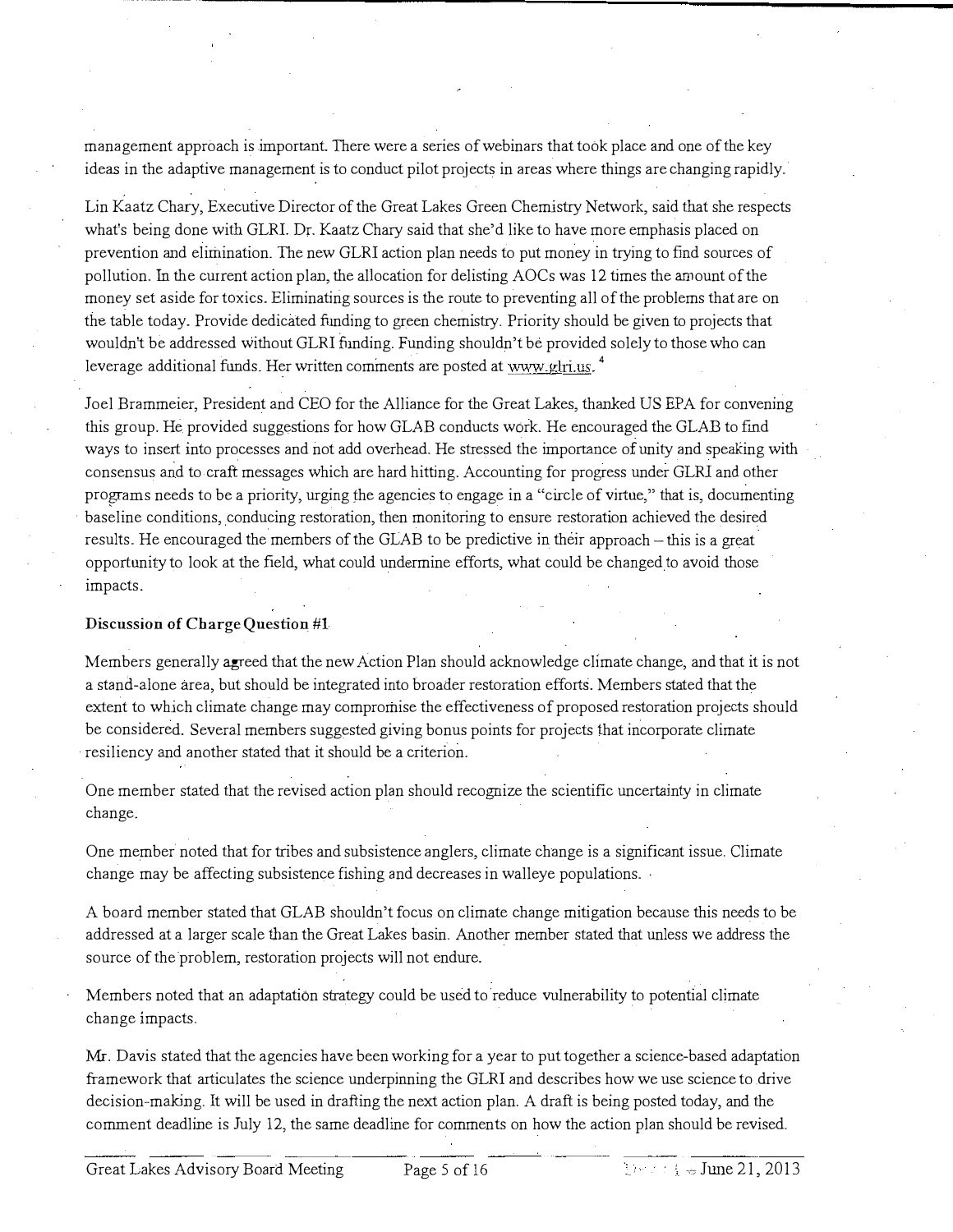Chair Ullrich summarized Charge Question  $#1$  by saying that we have consensus. Climate change must be acknowledged, but this will not be a climate change action plan. Projects must consider how their likelihood of success will be greater if they consider climate change.

Discussion of Charge Question #2

### A) Areas of Concern

Members generally agreed that addressing Areas of Concern are an important part of the next action plan.

A member asked whether sediment remediation projects in AOCs must ensure that sources of contamination are eliminated to be eligible for funding. Mr. Davis responded that to use GLRI funding, specifically under the Great Lakes Legacy Act, projects need to demonstrate. that the AOC won't be recontaminated.

Jan Miller said that those AOCs that are closest to the finish line have been considered in GLRI. We have pretty much fmished management actions on all of the tier one AOCs. Work is starting on the tier two projects. We don't expect to have the same level of success in year five as you did year one because the projects get harder to work on as you go. A member agreed and stated that GLAB needs to finish the management actions in those nearly-complete AOCs. Using limited resources for a project that may never be completed may not be good use of the money.

Vice Chair Birkholz stated that there are several AOCs in Michigan that are near completion and you can now see hope in those communities. People are investing in those areas again.

A member stated that with AOCs, the focus should be on remediation that results in the biggest ecosystem benefit.

A board member asked if AOC prioritization was science-based. Jan Miller answered stating that it's common sense, fish advisories, degraded habitat, etc. Mr. Davis clarified further by stating that listing was driven by the Beneficial Use Impairments (BUis) under the GLWQA. AOCs are the places that often have the most disadvantaged communities around the Great Lakes.

A board member stated that Great Lakes-related programs need to be smart about how GLRl money works with other programs. Jim Ridgway suggested that the GLAB needs recognize that the GLRI needs to work with Superfund and other programs to help get these AOCs cleaned up. Other members agreed that Great Lakes programs haven't leveraged enough from other programs. One member said that it is important to recognize that not all contaminated sites are eligible for GLRI funds.

A member asked whether the GLRI will invest in AOCs that may never be delisted. Mr. Davis responded that our assumption is that we will do everything possible to delist. There are some very complex AOCs that will take years to rehabilitate. We are not contemplating giving up on any AOC.

Mr. Davis stated that the agencies are currently taking a balanced approach: investing in low-hanging fruit while at the same time investing in AOCs that will take a longer time to clean up. The reason we're asking the question about whether we should continue to balance these investments is not because we think we're taking the wrong approach. We think we're taking the.right approach. We are asking the question because we want to test our assumptions with the GLAB that the balanced approach is correct.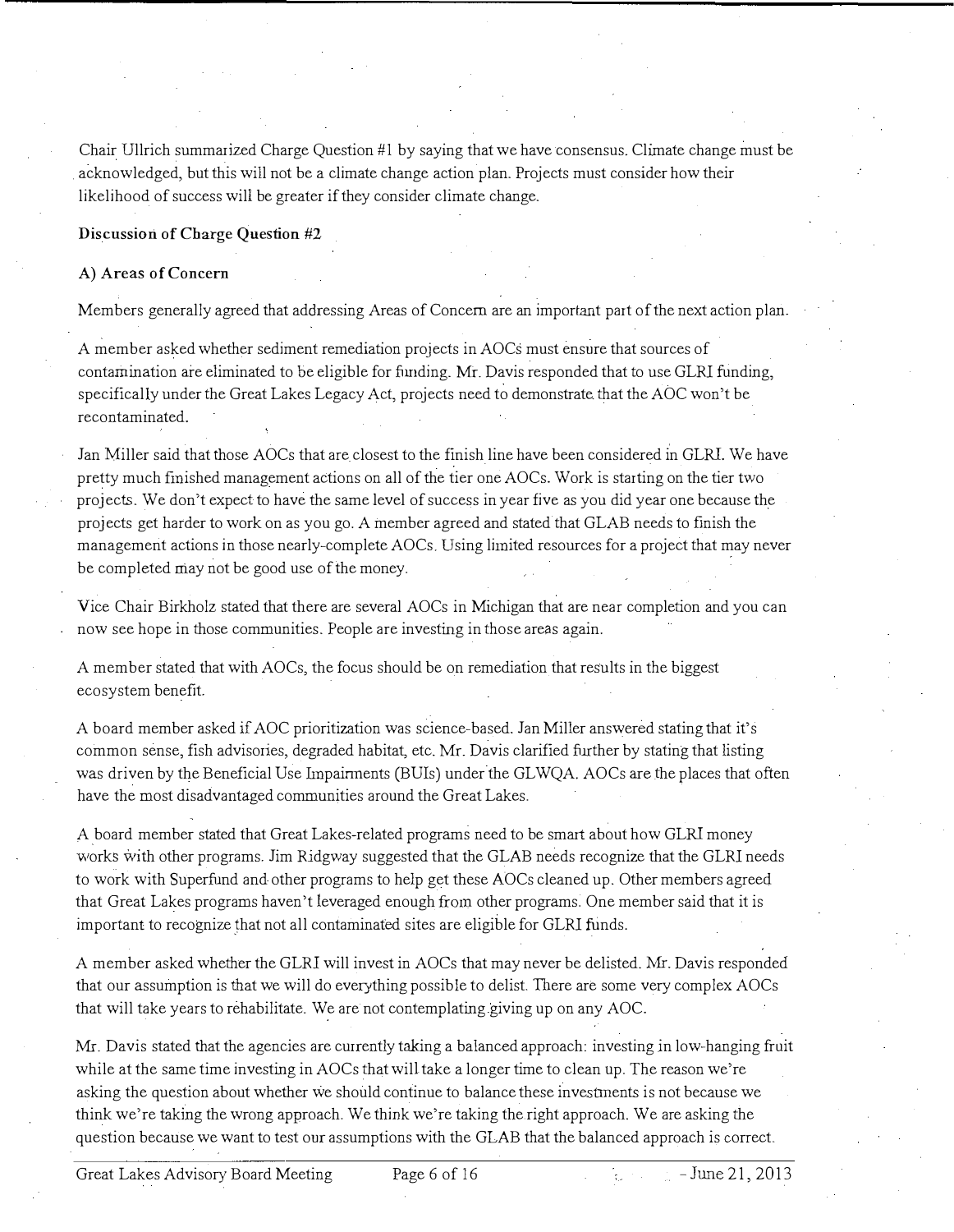Jan Miller stated that it's difficult when states are unable to prioritize AOC projects and that we should consider providing them incentives to make decisions.

A member stated that the GLRl could look at completing one to two management actions a year and that geographic diversity is important

### B) Reducing Nutrients in Priority Watersheds

Bill Hafs stated that the new action plan should discuss ways to increase the participation of key landowners. Wisconsin Department of Natural Resources offered a program that would provide landowners funding if they followed specific animal waste management standards. Several members mentioned that funding should come with a requirement that certain conservation practices are followed\_ We can't continue paying for the same conservation processes over and over again. It's not working. There is a dead zone (hypoxia) appearing in Green Bay and that dangling the carrot of money and making them do something in return will work best

Members stated that we need better monitoring to tell us what works and what doesn't work Mr. Davis responded by saying that monitoring is happening. There is edge-of-field field monitoring coupled with the use of models to help inform our actions.

USGS's Norm Granneman stated that USGS is monitoring surface and tile runoff.

A board member cautioned that we have to be careful with the number of caveats and limitations we put on the money.

Another board member stated that land owners and farmers should be encouraged to share best practices.

Board members asked if there have been conversations with corporations. Members mentioned that we have talked exclusively about rural and agricuJtural sources and asked if urban and green infrastructure could be considered\_ Mr. Davis answered that the agencies have talked with some corporations and that the GLRl has and will continue to support urban green infrastructure projects.

### C) Invasive Species

Ms. Birkholz asked members whether GLRl should focus on the bigger picture of invasive species or individual species.

A board inember stated that this is an issue where we need a science based framework. It requires a whole-systems approach, how species relate to each other, how they relate to stressors. We need to look at the bigger picture of invasive species, unless a particular species is of major concern.

Another board member agreed stating that GLAB must keep the prevention of invasive·species a current priority. There must be a balanced approach, not target a single species because we don't know what else is coming. We need to prevent new ones coming in.

A board member stated that GLAB needs to say things that others may not be willing to say, such as there are a lot of invasive species coming through the St Lawrence Seaway and we aren't adequately dealing with that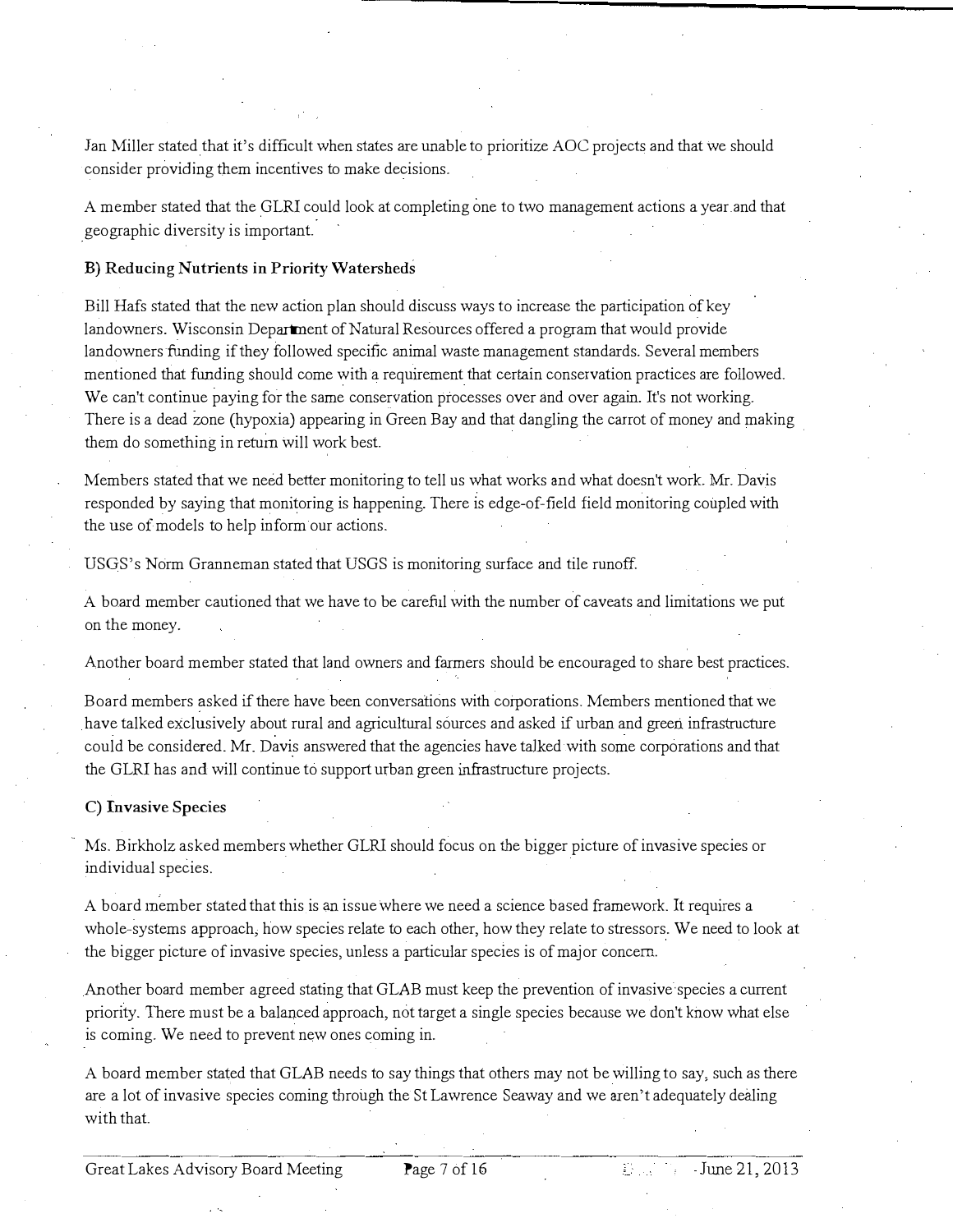Jennifer Day pointed out that NOAA has an online database called GLANSIS, which provides information to the public about species that present a higher risk of invasion

A member stated that Asian Carp are a big threat and are a legitimate use of GLRl funds, but GLRl funds should not be sole source of Asian Carp prevention. There was general agreement that science needs to drive how we respond to this question.

Norman Granneman responded stating that USGS and other agencies are working on sharing funding, and moving increasingly using agency base budgets to prevent Asian carp.

Mr. Ullrich stated that there is consensus that these three priorities should continue and called for public comment.

One commenter stated that she accepts the comments that have been made with respect to climate change. We can't, however, neglect public health in the discussion. She said that ecosystem health and services are highly tied to human health. She stated that compliance is a very important issue; that if you don't support work that can have high rates of compliance, you will have faulty results.

### Day One- General Discussion

A member pointed out that EPA has trust responsibility to tribes. It's important that GLRl money can be used for capacity and getting baseline data as tribes don't have the tax base to pay for baseline monitoring and data collection.

Another board member asked whether the future action plan should consider more support for protection in relation to restoration. Mr. Davis stated that the current action plan defines restoration as including protection. One of the recommendations GLAB can provide is the balance between the two.

A board member asked how much time GLAB is going to spend on measuring things we can track to the tiniest fragment when we can't get rid of the big things that have been here for a long time. He suggested that GLAB write the new action piau that makes long-term monitoring the responsibility of the federal goverrunent.

A board member asked whether the GLAB can make recommendations beyond GLRI.

Mr. Davis responded by saying the GLAB can provide recommendations on non-GLRl subjects; however, the GLAB will have the most influence on the future direction of GLRl The GLRl is a multiagency program. It's an "accelerator," intended to supplement, not supplant, agencies' work. GLAB advice will be most useful if it is directed to. all IA TF agencies, but you are welcome to make agencyspecific recommendations.

A board member asked if there are there any reports that discuss what progress under the current action plan, and why. Mr. Davis responded saying that GLRI is required to submit an armual report to Congress and the President. The Reports for FY10 and 11 are online at http://glri.us/projects/index.html.

A board member pointed out that the action plan should address the role of science vs. the on the ground projects.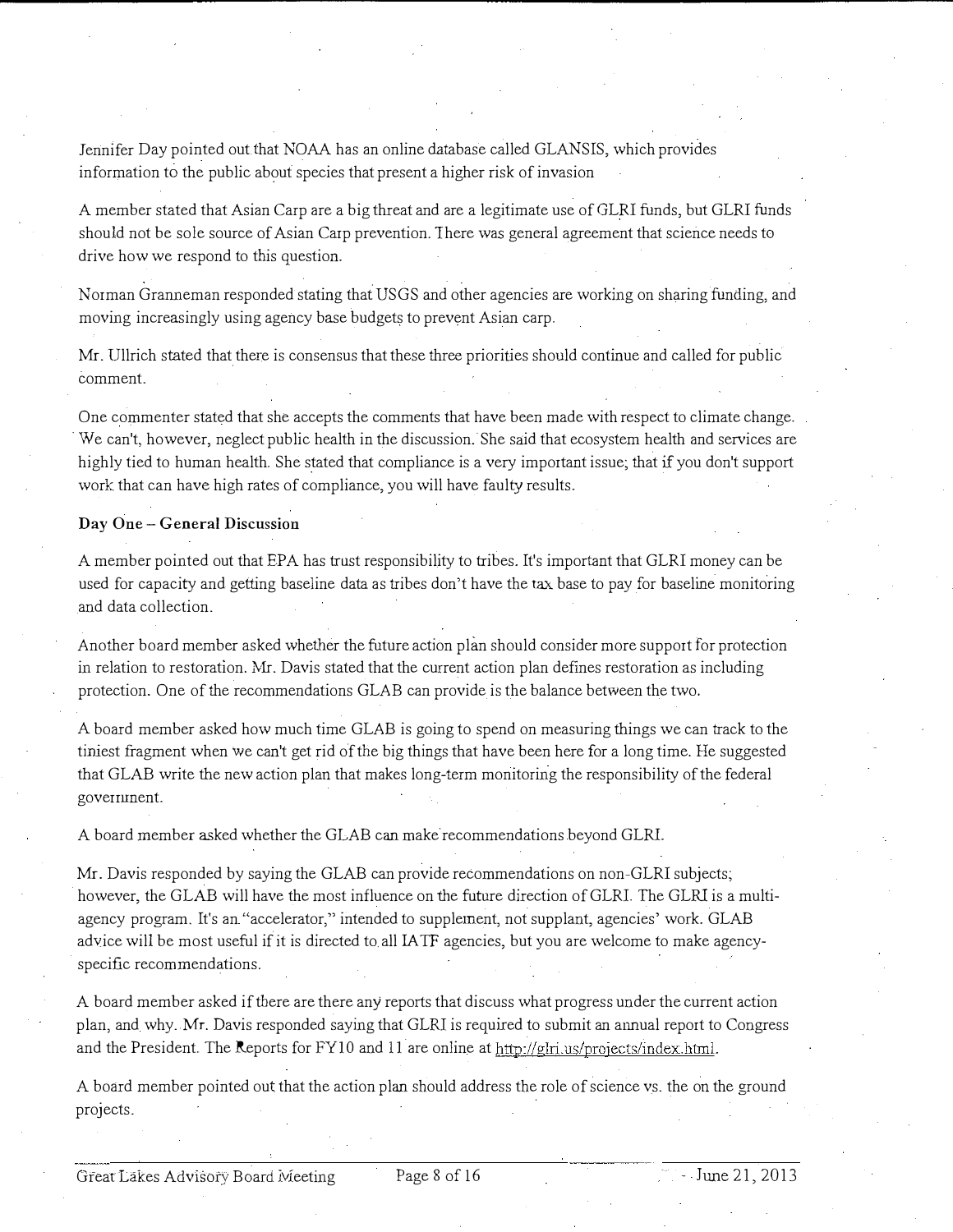Mr. Davis answered that the main purpose of the GLRI is to invest in work that will have direct ecological benefits. And, we need to understand whether our investments are achieving the results they purport they will achieve\_ What is the right niix of on-the-ground work, and science such as monitoring and research? This is a key question that the agencies are wrestling with.

A board member stated that the current GLRI does not reach into all communities. The new action plan should to be able to facilitate a deepening and widening reach into more communities.

Another board member agreed stating that he is disappointed in the lack of diversity in Great Lakes groups and gatherings. A board member responded that as far as Great Lakes committees go, the GLAB is a very diverse group.

Mr. Ullrich stated in summary that climate change should be included. The three priorities have been confirmed with slight modifications and enhancements. There was good general discussion overall for Day 1.

Ms. Cestaric adjourned the meeting stating that the group will reconvene the following day.

### DAY TWO- May 22, 2013

Ms. Cestaric reconvened the GLAB at 9:00 a.m. on Wednesday, May 22, 2013.

#### Remarks from Acting IATF Chair & EPA Administrator

Bob Perciasepe thanked all members for their service and Dave and Patty for heading up the GLAB. He said that the new action plan needs to be focused on results, based on tuning up the current action plan for the next four years. We need GLAB help in deciding where the best place to spend our limited resources will be.

Mr. Ullrich opened the floor for discussion and questions for Mr. Perciasepe.

Mr. Ullrich stated that the GLAB wants to assure everyone that this group is actively engaged. There are academics, NGOs, foundations, Shedd Aquarium, private consulting, and industry. We take this responsibility very seriously. \$3 00 million for the Great Lakes is a huge investment, much more than ever available before. We had excellent discussions yesterday; we're off to a good start, count on us to provide good advice.

Mr. Perciasepe emphasized that while EPA is the custodian of the funding, the GLRI is a multi-agency project. The GLAB's advice and insights will serve the IATF agencies.

Mr. Ullrich stated that US ACE, NOAA, and USGS are represented here as advisors and were actively engaged in discussions �esterday. We have heard many times. "but for GLRJ we would not have been able to do this," so GLRI is really making a difference. He thanked Mr. Perciasepe.

#### Discussion of Charge Question #3:

A member expressed concern that while several AOCs drain into Lake St Clair, it is not an AOC so cannot access Legacy Act funds. The member stated that we are ignoring connecting channels .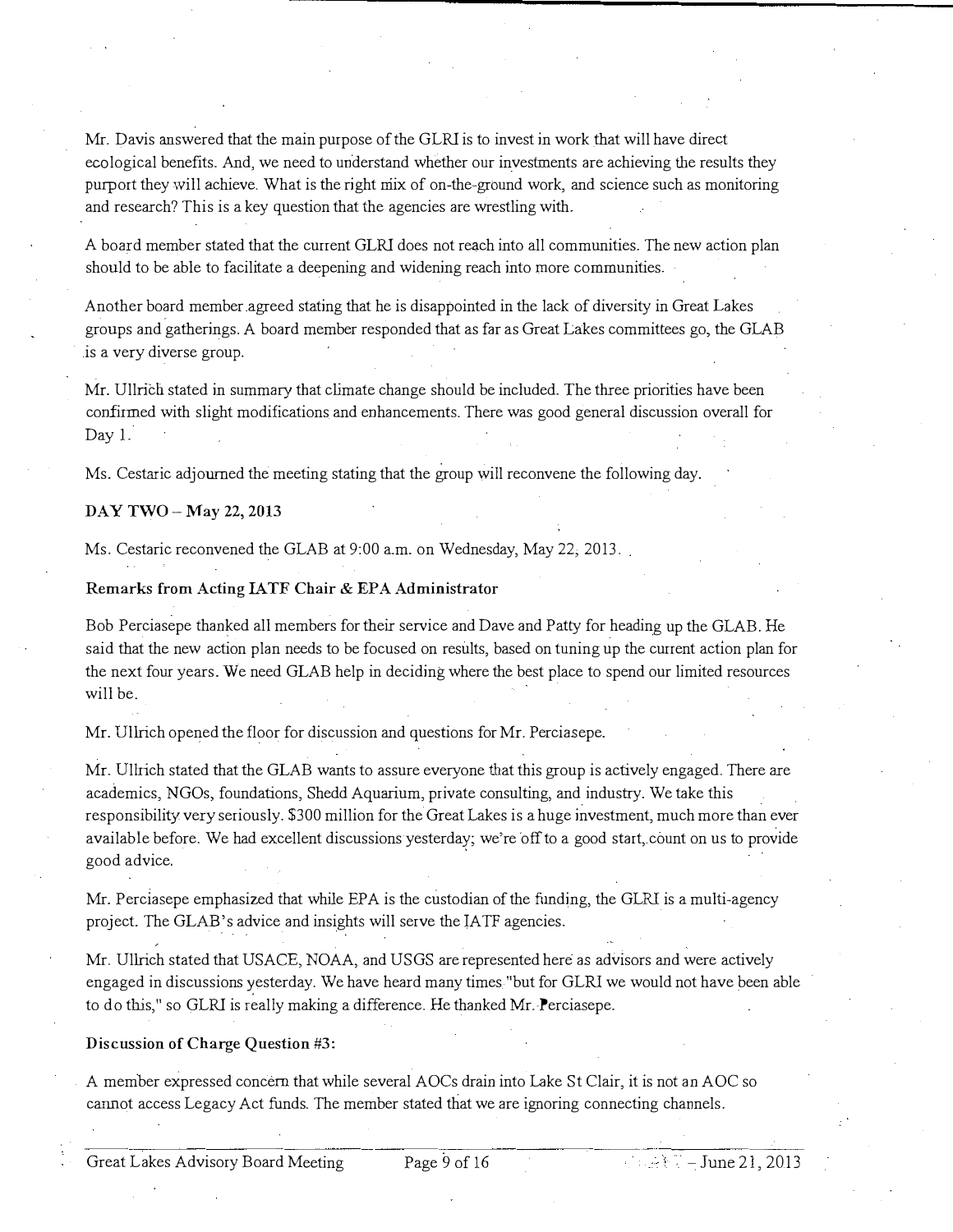Mr. Ullrich asked if people comfortable saying the connecting channels are important.

Mr. Davis said that connecting channels are part of Lakewide Action and Management Plans (LAMPs) under the 2012 GLWQA, so they are not ignored.

A board member stated that there many other contaminated sites that are not AOCs.The member stated that perhaps we can influence the Legacy Act program to have funding options for non-AOCs.

Mr. Davis said there is general agreement to address AOCs, and that takes a big investment. He estimated that 1/3 of GLRI funding is allocated to cleanups and added that help in prioritizing where to direct funding for non-AOC work would be usefuL

Another board member stated that the LAMPs were vague until the 2012 GLWQA "lit them up" and that we need to add defmition to the LAMPs. Another member stated the LAMP process is a good concept, but funding has been reduced and we don't have people on the ground in the states to work on these nonpriority projects.

Another member stated that the LAMPs are included in the revised GLWQA. They are charged with setting priorities for projects. We need to give them funding, they will decide the priorities.

Norm Granneman stated that under the GLWQA, LAMPs deal with near shore issues.

Another board member stated that we can't measure how effective projects are because little baseline data exists and suggested that acquiring baseline data should be phase l of a project.

A board member stated that for the tribes he represents, a big mining company is running a project-the tribes have no baseline data to see if there is environmental impact from the mining project. The tribes can't fund projects to develop baseline data but need it to evaluate impact of project.

A board member asked how we can prioritize if we don't know if monitoring is being conducted to inform us whether our projects are effective.

Mr. Davis responded that the rigor of monitoring depends on the focus area. For example, there is rigorous pre- and post-project monitoring in AOCs. Monitoring may not be as prevalent in other focus areas, such as nearshore health, but even then, USGS is funding edge-of-field monitoring. We are supporting monitoring in all focus areas.

A board member asked if those results will that help drive how money is spent in the future.

Mr. Davis responded yes. He then went on to state that for EPA projects, monitoring can be built into projects. How much we use GLRI to monitor and assess with the overall goal of action is a critical. question. We do not want GLRI to turn into a monitoring and funding program. It is for-on-the-ground action. But we need to know the results of our on-the-ground work. The agencies would like input from the GLAB on where the balance should be  $struck$ .

A board member stated that we need to view projects with an enviromnental justice lens. Disadvantaged communities have less access to.resources.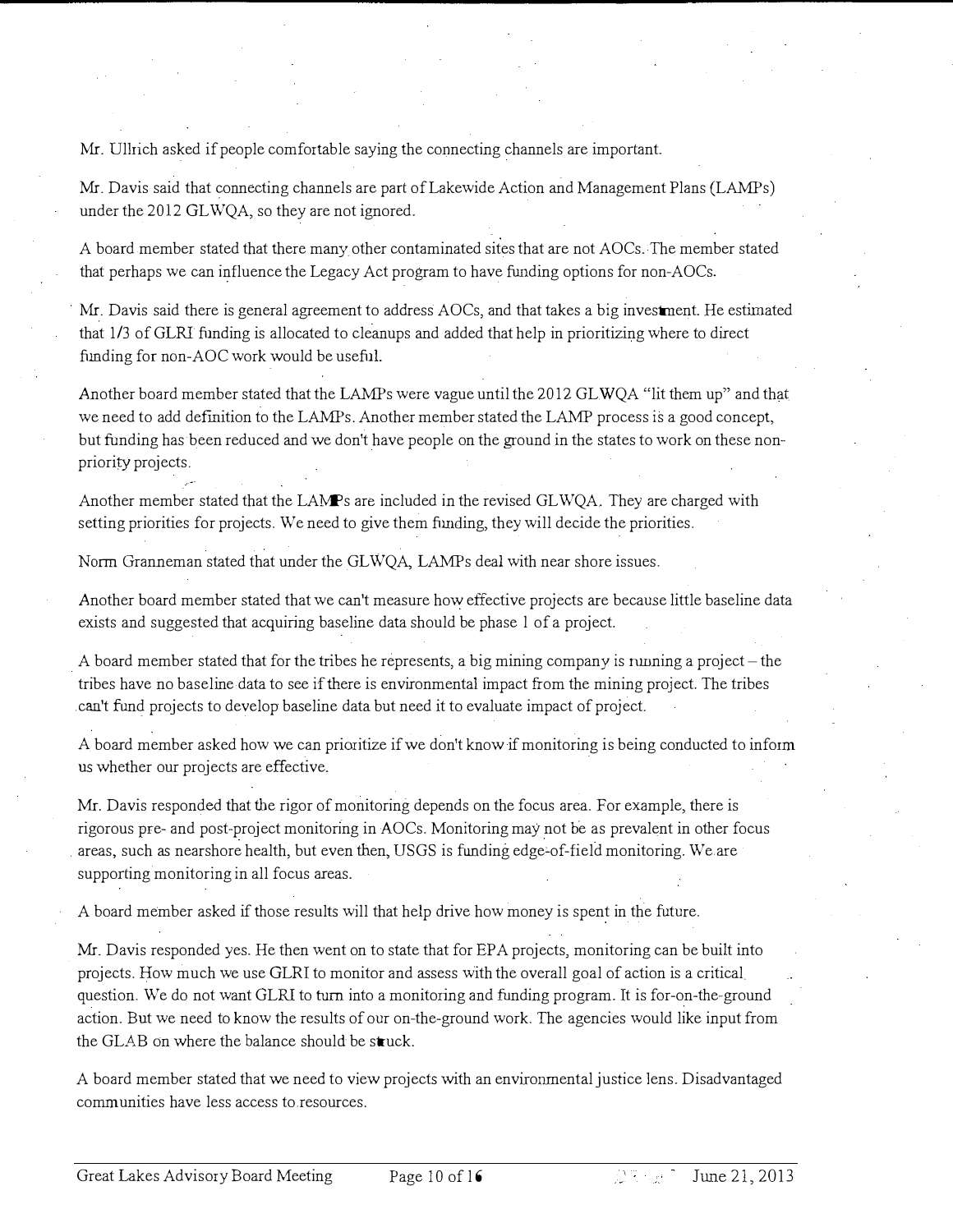One commenter stated that guidance can be given about how to translocate the approach skills and knowledge, i.e. from one project to another. We can use nested designs, linking in key places. Some projects are site specific, but others may have commonalities (shallowness of the bay, etc.). We need to provide guidance about technology that can be used.

Mr. Ullrich summarized Charge Question #3 by stating that we need to: 1. Get a better sense to date of what is working not working. 2. Determine the right amount of monitoring and assess baseline data. 3. Look to LAMPs for guidance. 4. Ensure human health protection is part of restoration. 5. Make sure that tribes, state, and local government are involved. 6. Address the replicability of projects to spread good ideas. 7. Consider whether each project can demonstrate whether it has made an improvement.

### Discussion of Question #4:

Several members stated that while leveraging non-GLRI money is a good idea, we should not require a match. A member stated that we shouldn't jeopardize small-scale projects for large projects.

Another board member stated that there is more ownership of a project with cost-sharing.

Mr. Davis stated that there are several factors involved with the match question: I. Are we required by law to have a match? The Legacy Act funded projects must have a match of 35 to 50 percent. Section 319 of the Clean Water Act can have match implications, Those are the only match requirement areas in GLRI. 2. The internal EPA RFA is a place where we have encouraged, not required a match. But a match does not make or break the project. It simply tries to encourage a match without discouraging projects that could not happen without GLRI funding. In-kind contributions, not just funding, can be used as a match. 3. Congressional appropriations language encourages the agencies to minimize match requirements.

A board member stated that leveraging non-GLRI funding is good, but we don't want small groups priced out by larger groups which have more money. In-kind contributions are important and need to be included.

A board member stated that if you have two projects which seem equal in scope, if one has a match, it should get the priority. Another board member stated that for some projects a match makes sense: when someone is responsible for a problem, sooner or later they will be on the hook. But many problems are not owned by anyone (e.g., habitat). Many habitat restorations will not happen without GLRI funding. Matching is difficult in these situations.

A board member stated that the planning process and standards keep changing. For example, a watershed plan that took months to get approved was ineligible for funding because by the time it was approved, the plan was out of date. Another member stated that if the rules change, we should grandfather plans that were already written.

A board member stated that it takes a lot of work, time, and dollars to do the planning for large scope projects.

Another board member stated that sometimes the problem is with the transferability of the plan. US ACE cannot use plans developed by non-USACE engineers, for example.

Ms. Birkholz stated that the group had to move on from this topic. She asked if there were any comments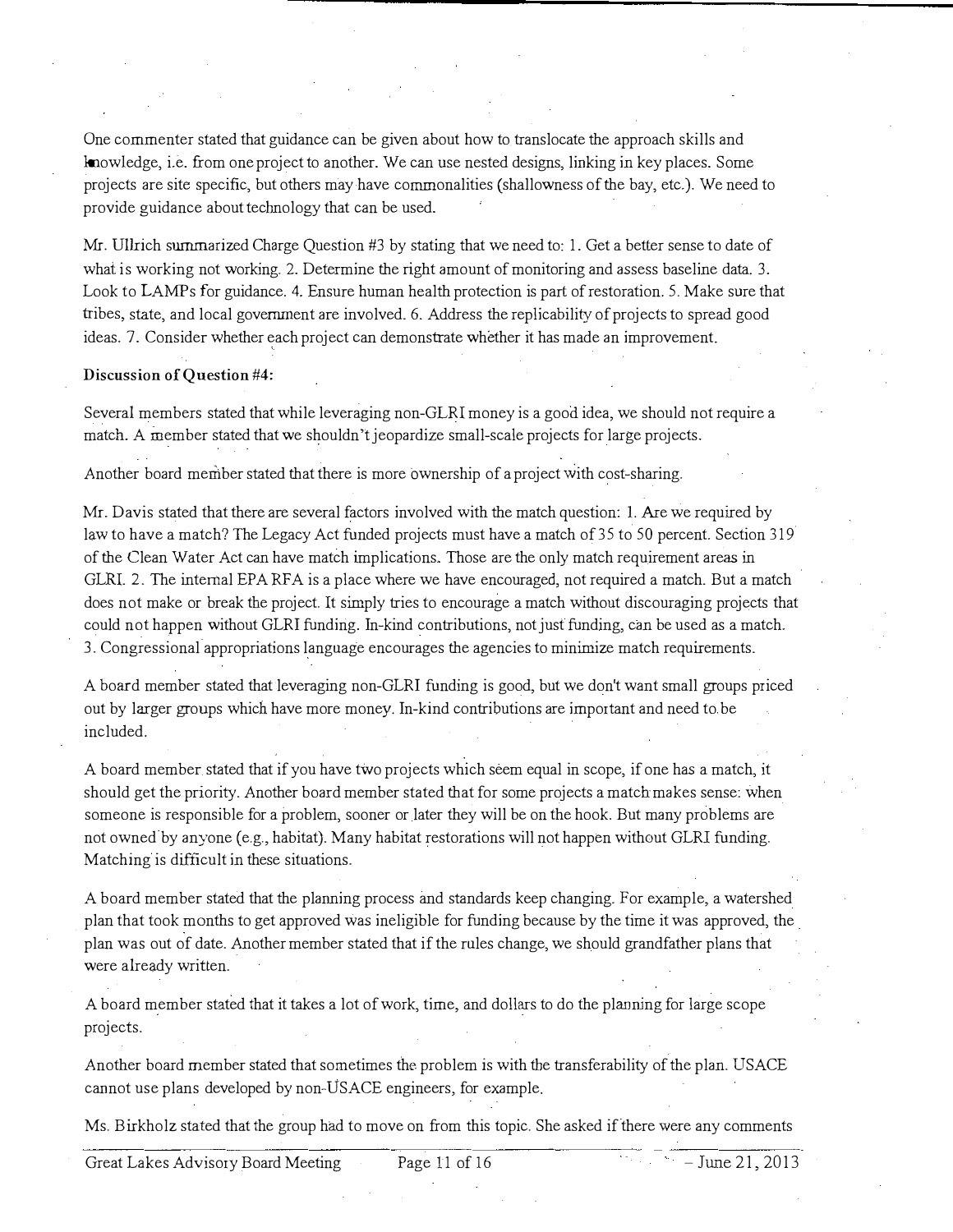### Public Comment

Lin Kaatz Chary stated that if you award grants only to applicants who can leverage other funding, you will significantly limit others who can't get external funding and asked what the criteria would be for assessing project impacts and improvements.

Gary Wilson mentioned a site where only part of the sediment had been cleaned up. He asked why not spend the extra money and get the site cleaned up now. Mr. Davis answered that agencies often plan for parts of AOC cleanups because non-federal match can be available for some segments, but not others.

Ms. Birkholz provided a summary of Charge Question #4: Flexibility is important; the group discussed the importance of a match and how much; language is important how it is written; need consistency in planning.

Mr. Davis suggested the GLAB look for win-win alternatives. For example, is there the ability in a big projects to include smaller subcontractors so you have an impactful project on the ground but you are supporting smaller projects that are still important? The agencies welcome input on how we can "support both," not view this as one versus the other.

### Discussion of Charge Question #S:

Several members stated that they don't mind if the jobs are tracked but it shouldn't be a criterion. Tribes have very little capacity to create jobs.

A board member stated that this is more monitoring and assessing. It is good if we can show job creation, but it will take time and money to track it.

A member stated that GLAB should tum the question around to what if we don't have clean water for the economy vs. if we do. Another member stated that the GLRI may not be the right thing place for that. It's too vast of an engagement for the GLRI to determine what water quality and ecosystem improvements mean for the economy, but we could find out who is gathering this information.

A board member stated that the question says track jobs and asked whether that means economic impact. Another member stated that, for an economic assessment, some models are better than others and asked what models should be used if we are going to require this. The member also asked how much should be spent on modeling and assessment versus how much on addressing the actual problem.

Steve Galarneau said that now that the Sheboygan River has been cleaned up, we should confm the economic impacts of restoration.

A member asked if we are collecting any information about the number of people whose jobs are supported through GLRI. Mr. Davis responded that he doesn't think EPA requests that information at this time.

Several members expressed concern that requiring jobs data would be overly onerous data collection and that most applicants would have difficulty figuring this out. Mr. Davis answered stating that there is a burden to grantees associated with providing jobs data, which is why this is an important charge question.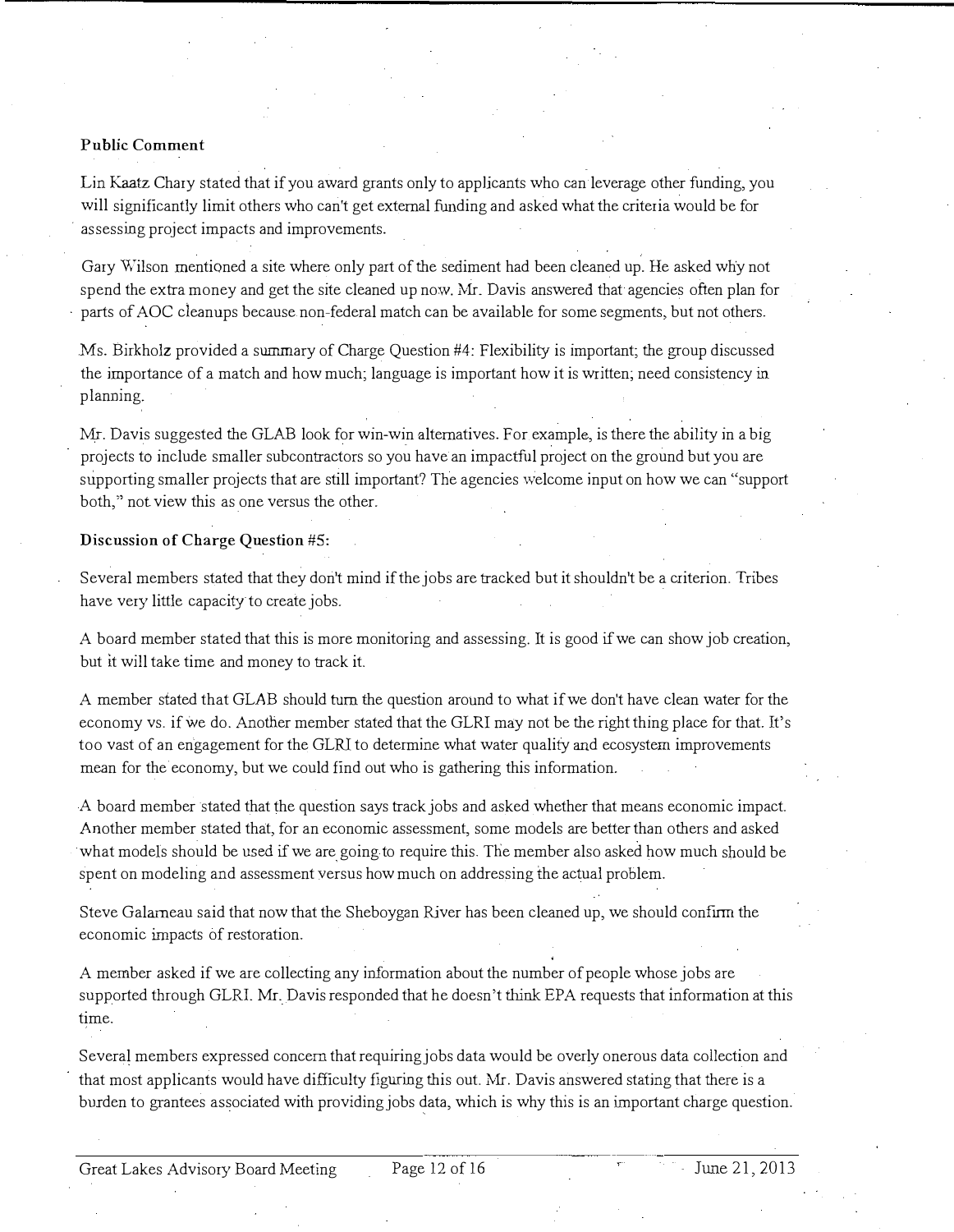A board member stated that GLRl should support environmental justice. Not only the projects themselves, but some level of community interest in a project

There is a solid block of misunderstanding, organizations come in to do work, but don't take community concerns to heart. We can be a force for transforming that.

Another board member stated that we should always stress both economic and environmental impact

Members agreed that we needed more discussion about environmental justice and disadvantaged communities.

# Public Comment

One commenter stated that one way to look at this is through a public databases; that fue GLRl Great Lakes Accountability System (GLAS) database is good, but any way we can strengthen that and make more data available is good. Quality control is important; consider a workshop or training to let people know what we are looking for.

Another commenter stated that she is not in favor of requiring each project to do economic analysis. Also we'd need to look at both current and future benefits. Economic benefits and environmental justice are linked: if you change quality of life at the economic low end, you will impact lives to a greater degree. The community can be improved in many aspects.

Lin Kaatz Chary stated that jobs and environmental justice are not inherent in GLRl itself Rather we should understand where the greatest changes can be made and where can you get the greatest community involvement. There are long-term investments that cannot be quantified in a few years.

### Discussion of Charge Question #6:

Members generally supported using indicators to help measure progress under GLRl.

One member stated that there is a tremendous amount of data to develop and build on indicators. We recognize that a lot of excellent work has been done on indicators. Paul Horvatin has been a leader in this. Can we reduce the number of indicators we look at so we can better communicate with elected officials and the public? We need to find the fewest that tell us the most. There is work being done with IIC, SOLEC, IIC's Water Quality Board, and IIC's Science Advisory Board. Give us an ability to look at the big picture and tell a story. IJC's recent biennial report has done a good job of this. We do need things that count the most

A board member stated that the IA TF is uniquely positioned to talk about having a common currency of indicators by which we will judge our success. We could make a policy recommendation on this.

A board member stated that we must frrst ask what the questions are that we want to answer with this data. For instance, for AOCs, we had to figure out what we needed to monitor to guide projects. We need to do the same with LAMPs - first figure out the questions we need to answer. Another member agreed and said that indicators need to align with what the project is trying to achieve and that we're measuring progress at various scales- indicators, MOPs, etc.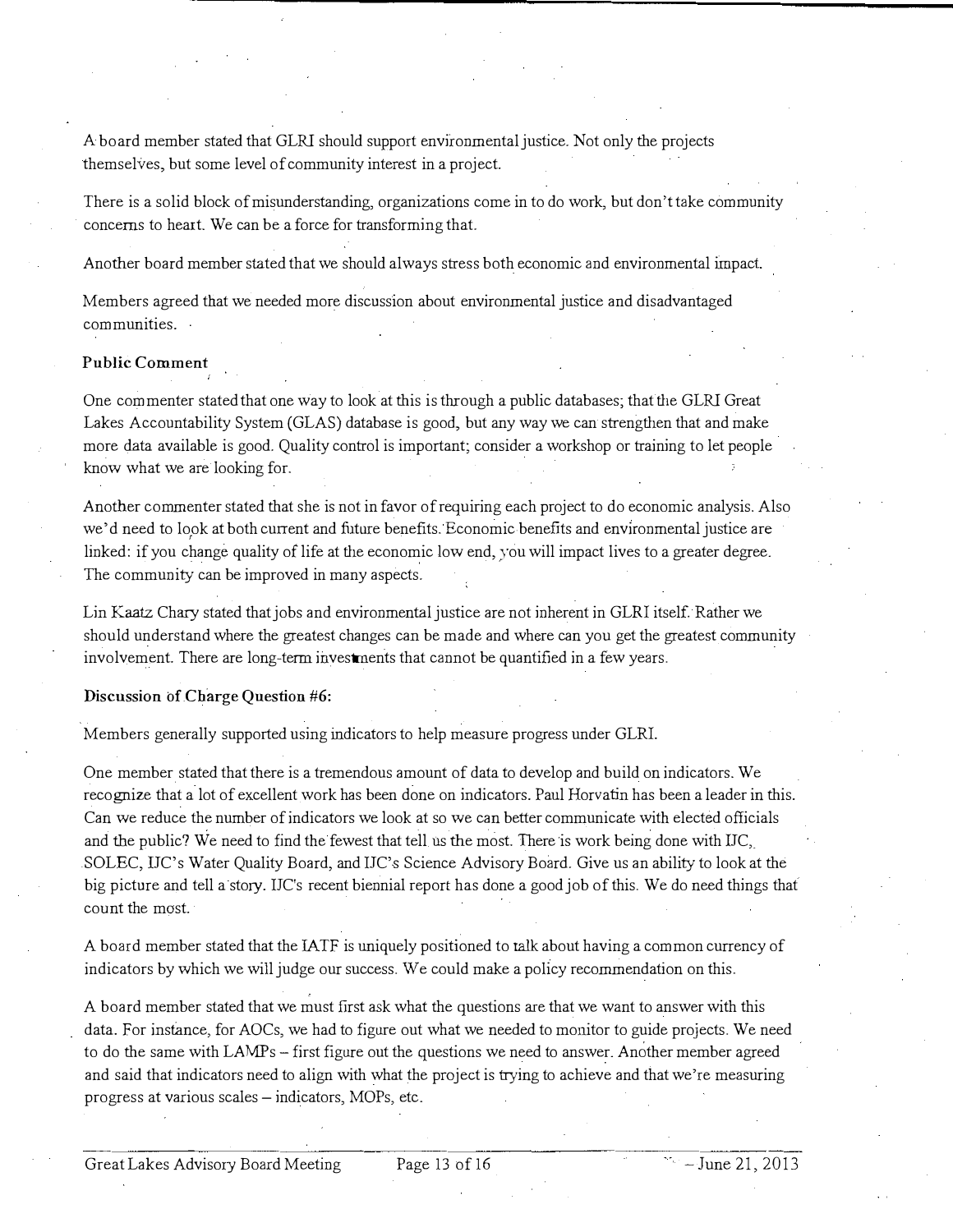# Public Comment

One commenter stated that she supports indicators\_ We have some big gaps in current indicators, e.g., E. coli and beach health. Marry these indicators with a diagnostic toolbox. Look at new ways to say who is sick and what are we doing about it Look at indicators around gaps, especially where the trend is getting worse and we don't know enough to change the trend, look at it new ways.

Another commenter stated that he agreed, especially for local projects you need rndicators for what you are trying to achieve. That may not align with whole-lake indicators. Whole-lake indicators may get a bad score for multiple reasons. Indicators should be used to track what you are trying to do in your project, and others used to see whole lake scale\_

Lin Kaatz Chary asked about the role of indicators and suggested using data from various sources.

Ms. Birkholz summarized the discussion of cbarge question #6: We need a common currency; an indicator or metric for one effort may not be the same for other projects; how to do the best with the least investment; use scientific metrics; look at new tools and techniques.

### Day 2- General Public Comment Period

David Rockwell addressed the group. He recommended another subject area be added to focus area 3: beach. water safety and economics. His written comments are attached and posted on-line at www.glri.us.<sup>5</sup>

Glenn Odenbrett of the National Center for Science and Civic Engagement stated that: L Climate change is a topic being incorporated into undergrad classes. 2. There has been a lot of discussion in this meeting regarding monitoring- undergrad students and faculty are already involved in this type of monitoring; they are helping tribal leaders understand the impact of mining; direct GLRl support could increase these activities exponentially; 4 and 5: By explicitly defining it,  $GLN$  could leverage grants on campus work study programs- many go to underserved and disadvantaged students; could create many jobs and be tracked, could and should be paraprofessional jobs, these students will be well positioned to be the next generation of leaders; 6. Undergrad science students and faculty can provide assistance on the ground\_ GLAB should recommend funding for undergrad students and faculty as a high priority because it serves multiple GLRI purposes. His written comments are attached and posted on-line at www.glri.us.<sup>6</sup>

Chris Litzau, on the phone, is the President of the Great Lakes Community Conservation Corps, which serves disadvantaged youth. They have cooperative agreements with the National Park Service and the U.S. Department of Transportation to facilitate participation training and jobs. Precedent is already set by the corps network; all that needs to be done is to incorporate it into the GLRl action plan.

### Day Two- General Discussion

A board member reiterated that environmental justice needs more time for GLAB discussion.

Mr. Ullrich stated that this topic will be put at the top of the agenda for the June 12 conference call. He will be unavailable, but Vice Chair Birkholz will chair the conference call.

A board member asked if the GLAB should consolidate its recommendations into an advisory report or. letter.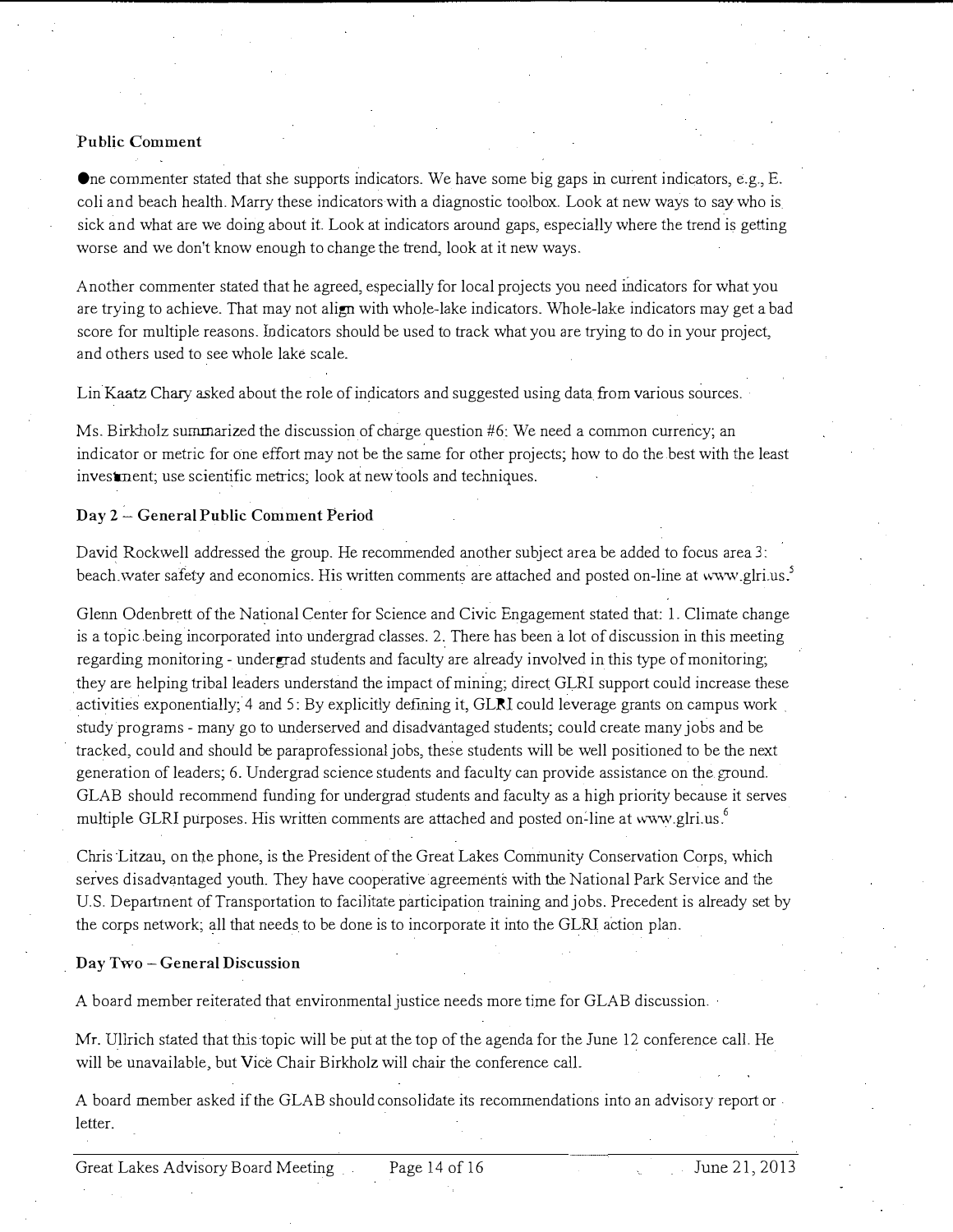Mr. Davis answered yes, FACA committees generally do this. Mr Davis stated that the GLAB should consolidate its advice into an advisory report or advisory letter.

Mr. Ullrich stated that GLAB should take what we discussed today plus what we discuss June 12 and put it into a useable form so we have a narrative, something helpful for reviewers.

Mr. Davis stated that EPA would like input from the GLAB to inform the draft action plan. The draft should be released between this fall and the time of the President's FY15 budget. The release date of a fmal action plan is still being worked out, but it would be after the release of the President's FY15 budget.

Mr. Ullrich addressed next steps: If GLAB wants to provide advice in a document for influencing the next action plan, we have a lot of consensus with some fine tuning needed (not long tomes, a bit more than one page but not lengthy document).

Ms. Cestaric stated that, for each charge questions, a writing team should be formed to develop a draft response. The DFO and the Chair would compile the responses into a draft cohesive letter of advice. The GLAB would then reconvene for review of the draft advisory letter sometime in July 20 13. Based on these discussions, a revised draft advisory letter wonld be prepared for consensus review. After consensus, the Chair and Vice Chair will submit the letter of advice from the GLAB to the EPA Administrator. The GLAB may form sub-committees and working groups to make follow-up more efficient.

Mr. Davis stated that there are larger questions that have come up:  $(1)$  how to balance funding for science with action; (2) sustainability of projects in the face of climate change. These are examples of "mega questions" that are not charge questions, but that cut across virtually all of them.

#### Writing Teams

Charge Question I: Jennifer Hill (lead), Roger Germann, Naomi Davis, Joy Mulinex

Charge Question 2: Jim Ridgway (lead), Molly Flanagan, Bill Hafs, Steve Galarneau, Matt Thomrson, Joan Rose

Charge Question 3: Steve Galarneau (lead), David Allan, Joy Mulinex

Charge Question 4: Kathryn Buckner (lead), Roger Germann, Jennifer Hill

Charge Question 5: jobs and economy- Kathryn Buckner (lead), Roger Germarm, Naomi Davis, Jim Wagner; environmental justice-Molly Flanagan (lead), Matt Thompson

Charge Question 6: Dave Ullrich (lead), Kathryn Buckner, Joan Rose

Ms. Cestaric will contact Michael Isham, Simone Lightfoot and Richard Stewart to see where they want to be involved. Requests she be cc'd on all communications among writing teams.

Mr. Davis stated that there will be a check-in with the IATF in August.

Mr. Ullrich stated that he wants a document by early to mid-August with one to two pages for each charge question.